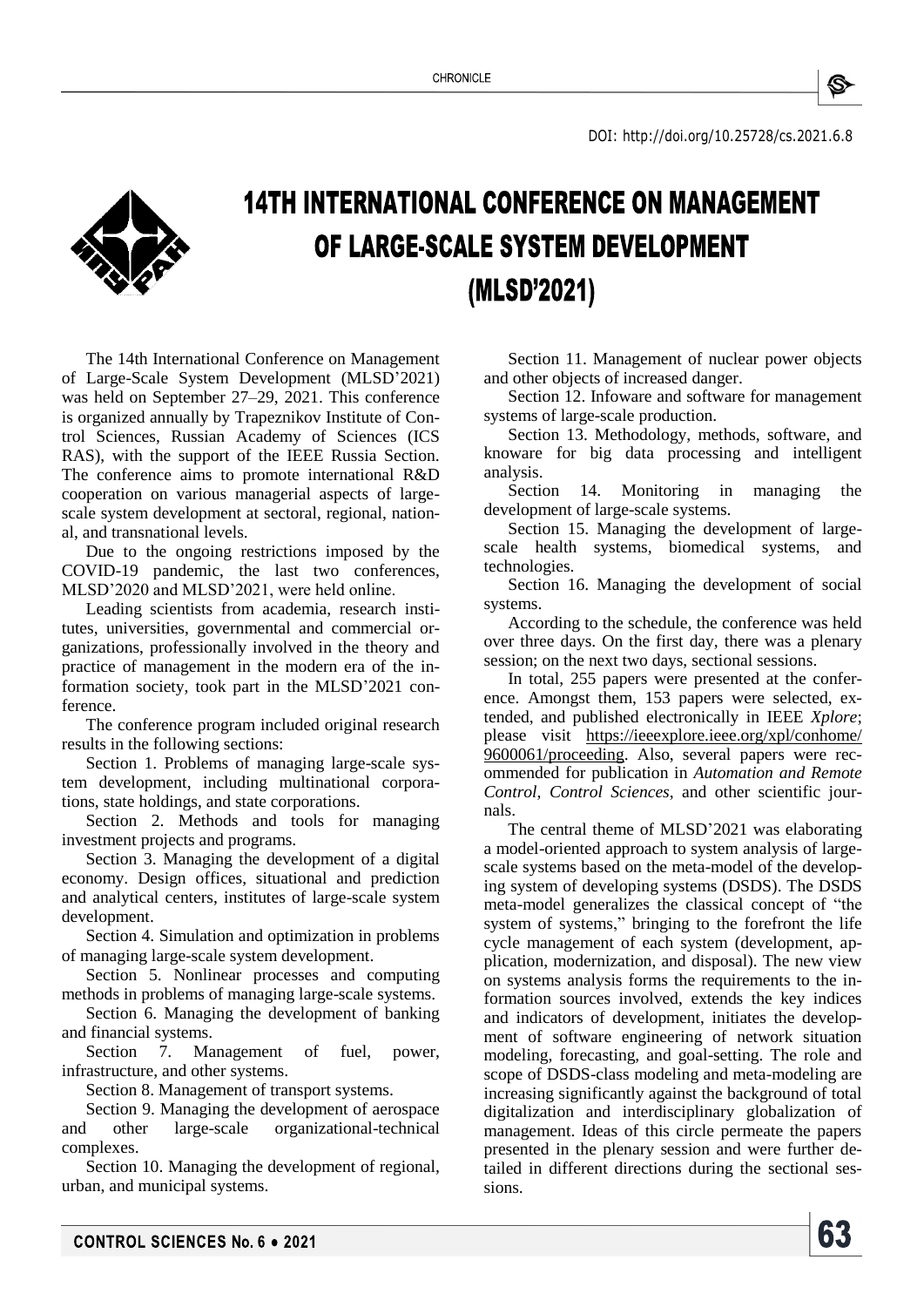The **plenary sessions** with all conference participants usually feature guest speakers who address the most pressing issues and present new solutions for managing large-scale systems development. This year's plenary session was very rich and heated*.* The plenary program of MLSD'2021 was almost entirely devoted to promoting a model-centric strategic planning style in the era of the digital revolution and digital transformation of the economy. Two groups of the most striking plenary papers aroused great interest and active discussions. In the first group, five plenary papers were devoted to generally significant problems of digital strategic planning; in seven papers of the second group, these problems were considered from the sectoral perspective.

The first group included the following plenary papers:

 "Management of large-scale systems development under new conditions" by Dr. Sci. (Eng.), Prof. *A.D. Tsvirkun* (ICS RAS). The paper considered the digital transformation problem of large-scale systems, listed by the Government of the Russian Federation among strategic activities. Based on system modeloriented research, the author presented a holistic and interlinked strategic planning methodology for largescale systems development. The methodology involves the classical definitions and concepts necessary to digitize algorithms, technologies, and methods of forecasting the development of systems characterized by complex (intersectoral, interregional) interaction of elements, distributed over a large territory, and requiring substantial resources and time. The methodology takes into account several distinctive features of such systems: dynamism (incoming raw materials, continuous technological operations, transport flows, funding with material and financial resources, depreciation, etc.); the presence of uncertain and uncontrollable factors, the need to manage risks (insurance, loss of competitiveness, reduced financial and economic potential, etc.); the complexity of balanced multilevel and multicriteria goal-setting and an appropriate strategy of goal-achievement; the use of sectoral, intersectoral, regional, national, and transnational classifiers and standards, etc. The author described TEO-INVEST, a software package for the feasibility study of investment strategies built on the prospective principles of project-program and aggregate-decomposition approaches. This theme was further revealed in the papers of Sections 1 and 2, devoted to the key areas of development and their solutions through investment projects and programs.

 "Large-scale projects in the strategic planning system of the Russian Federation" by Dr. Sci. (Econ.), Prof. *V.G. Varnavskii* (ICS RAS). The paper considered the fundamental problems of coordinating different incentive strategic development mechanisms (resource, technological, and institutional). The advantages and disadvantages of the modern normative base for strategic planning in the Russian Federation were analyzed in detail. Particular attention was paid to the transport sector. Priority large-scale investment projects in this sector for the period up to 2030 were highlighted. A strategic planning management system with the public-private partnership was proposed.

 "Oil market: modeling problems" by Dr. Sci. (Eng.) *V.K. Akinfiev* (ICS RAS). The paper is an important supplement to the strategic planning methodology of large-scale systems development based on the model-oriented approach. The problem of oil market modeling was considered, and mathematical models of oil market forecasting were surveyed. The competition between conventional and shale oil producers was modeled to assess the effects of the OPEC+ agreement. The prospects of the oil market development after 2020 were considered under possible scenarios for implementing the energy transition policy.

 "Management problems in large-scale projects of the mixed economy" by Dr. Sci. (Eng.), Prof. *F.I. Ereshko* (Dorodnicyn Computing Center, Federal Research Center "Computer Science and Control" RAS) and his co-authors *A.Yu. Mushkov* (All-Russia Scientific and Research Institute "Center"), *N.I. Turko* (State Corporation Rostec, Academy of Military Sciences), and Dr. Sci. (Eng.), Prof. *A.D. Tsvirkun* (ICS RAS). The paper presented the authors' research on the management of large industrial infrastructure systems within the global digitalization trend of the economy. The initial foundations of the research and development were described, and domestic experience in using mathematical models, information and communication technologies, and large volumes of information in management systems was surveyed. The issues of centralization and decentralization of management in complex systems were considered. Theoretical decision-making for assessing the prospects of statebusiness partnership development within the existing legal norms was given. A block of conceptual models corresponding to the planning level of large-scale organizational systems was presented. The issues of data preparation, algorithmic software development, and the combination of macro- and micro-descriptions of economic systems were considered.

 "Breakthrough development toolkit and its applicability in the first phase of implementing the unified national development plan" by Dr. Sci. (Eng.), Prof. *V.A. Irikov* (Moscow Institute of Physics and Technology) and his co-author, Cand. Sci. (Phys.– Math.) *N.S. Biryukov*. The paper noted the special role of the breakthrough development toolkit as a nonstandard mechanism for implementing national pro-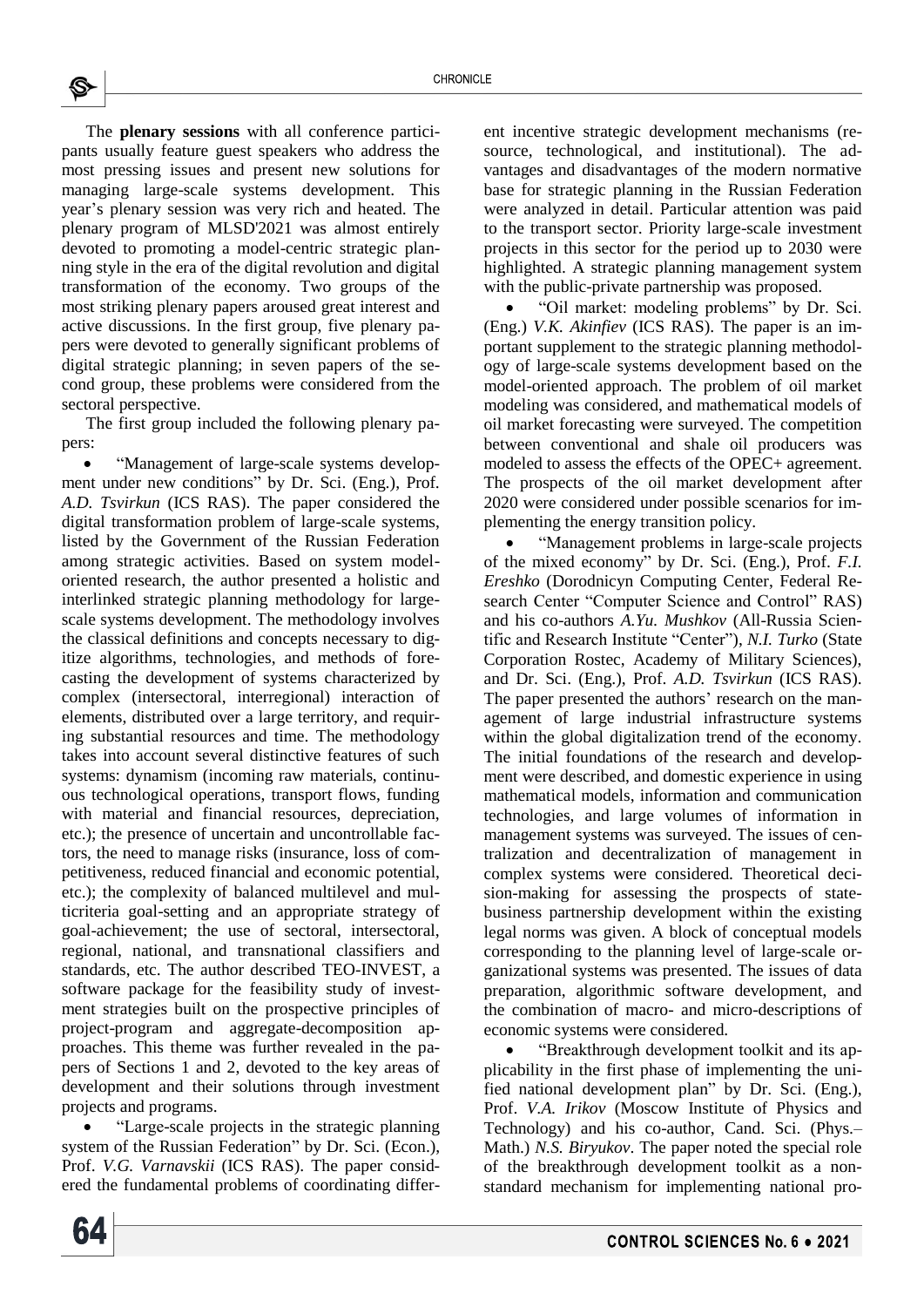

jects and achieving ambitious goals, such as a multiply increased growth rate. A scheme was proposed to identify bottlenecks and eliminate them at minimum cost using a trajectory model and system optimization algorithms. Measures to eliminate bottlenecks hindering the required growth were elaborated and ranked as follows: (1) the creation of a program and an annual, quarterly comprehensive action plan for breakthrough development; (2) the development of a unified and goal-oriented multilevel automated system for preparation, adoption, and execution of decisions; (3) the provision of timely and complete managerial feedback information on the implementation of local development programs and actual results; (4) management of the policy of training qualified personnel and teams capable of developing and implementing effective and efficient tools of targeted management of breakthrough innovation development; (5) management of deficitfree federal and regional development budgets, etc.

The second group included the following plenary papers:

 "Transformation of electric power systems: directions and problems" by RAS Corresponding Member *N.I*. *Voropai* (Melentiev Energy Systems Institute, Siberian Branch RAS)*.* The paper presented a methodology for justifying the development of the electric power sector and electric power systems and companies. The methodological basis of the approach was stated. Models and methods for forming and studying electric power sector development conditions and models and methods for justifying electric power systems development are given. Power consumption management features and models and methods for studying the influence of liberalization relations on the development of the power sector were considered. The basic knoware and software tools for solving these problems were described.

 "A conceptual design of a simulation complex to manage the operation and development of the hydrogen energy sector" by RAS Corresponding Member A.F. Rezchikov (ICS RAS) and his co-authors, Drs. Sci. (Eng.), Profs. A.D. Tsvirkun and O.I. Dranko (ICS RAS), Dr. Sci. (Eng.), Prof. V.A. Kushnikov (Institute for Problems of Precision Mechanics and Control RAS), Dr. Sci. (Eng.) A.S. Bogomolov (Saratov State University), and Cand. Sci. (Eng.) I.A. Stepanovskaya (ICS RAS). The paper covered information and analytical support for developing a new digital economy sector (hydrogen energy), a topical problem attracting the scientific community's attention worldwide. The national hydrogen programs aimed at decarbonization of sectors by 2050 were surveyed. As a result, the authors proposed the concept of systematic model-oriented analysis tools for national roadmaps integrated into the hydrogen energy security lifecycle (production, storage, transportation, trade, consumption). The approach to strategic forecasting, planning, and control is based on the advanced principles of neural mapping from GIScience. This theme was further reflected in the sectional papers of management system dynamics, a scientific school developed in ICS RAS jointly with IPPMC RAS, Saratov State University, and Belarusian State University. The range of papers under consideration described computational methods for solving several large-scale strategic analysis and management problems: minimization of losses from harmful effects of industrial and vehicular pollutants; the structural design of network management for hydrogen fuel transportation; network management for hydrogen fuel supply to vehicles; control of possible deviations in the main national economic indicators under the influence of hydrogen energy development, etc.

 "A complex of strategic management models for large-scale transport infrastructure" by Dr. Sci. (Eng.), Prof. *V.V. Tsyganov* (ICS RAS). The paper considered a topical problem: the globalization of transport infrastructure management to increase the efficiency of the economy's real sector and Russia's socio-economic and spatial development. The author hypothesized that the strategic development of macroregions is impossible without the advanced development of transport infrastructure in the changing environment. This hypothesis characterizes theoretical and methodological foundations, methods, technologies, and components of the complex of strategic management models for large-scale transport infrastructure development. Within the proposed complex, five functional subcomplexes of models were developed to simulate and maintain practical processes of transport infrastructure development support: managing strategic development; selecting and examinating largescale development projects; training and adapting; forming transport corridors; ensuring safety. As an illustrative example, the complex was applied to the strategic management of transport infrastructure development in Siberia, the Far East, and the Russian Arctic.

 "Strategic management of low-carbon development of the electric power sector in Russia: problems and opportunities" by Cand. Sci. (Econ.) *F.V. Veselov* (Energy Research Institute RAS). The paper revealed multidimensional modeling in the strategic energy planning loop, covering energy systems and energy markets, perspective development of the power sector and energy complex, and market mechanisms of development management in the energy sector. The author identified power sector development problems solved using the models: long-term forecasting of power sector development; ensuring technical and economic competitiveness of various energy technolo-

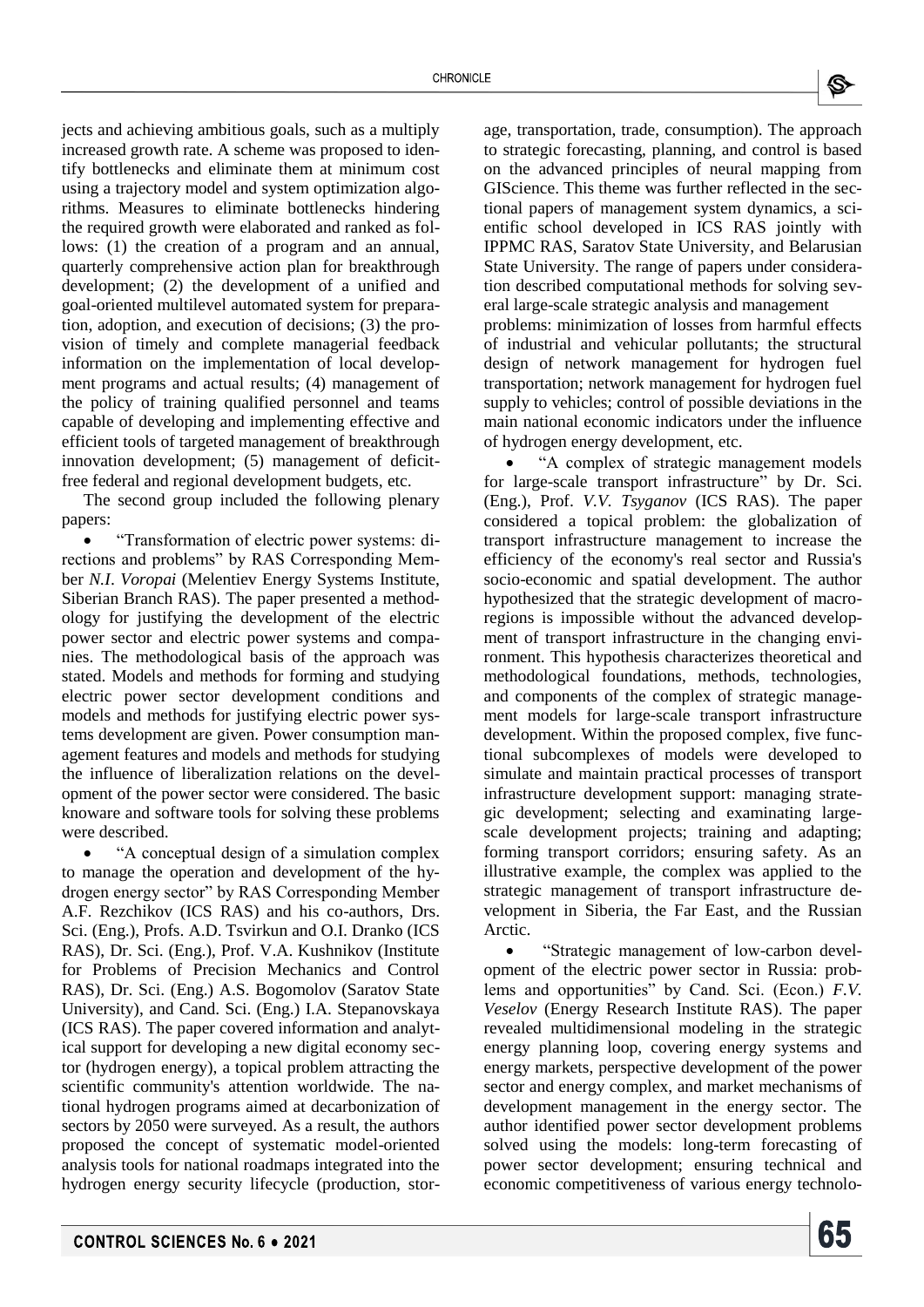gies and modeling changes in the technological structure of the power sector; assessing investment strategies, performing financial and economic analysis, and predicting conditions for the sustainable investment and development of energy-related sectors and companies; modeling and assessing the effects of liberalization and restructuring in the power sector; elaborating mechanisms to manage development in a competitive environment; studying integration effects for electric power markets; optimizing conditions for the operation and development of the electric power sector within the single market; simulating greenhouse gas emission scenarios in the energy sector; analyzing technological possibilities, mechanisms, and consequences of the economic regulation of greenhouse gas emissions; examining the prospects, trends, and effectiveness of the development of intelligent energy, active consumers, and distributed power generation in the Unified Energy System of Russia.

 "Studies on forming an unmanned aerial vehicle complex as a large-scale system" by Academician of the Russian Academy of Rocket and Artillery Sciences *V.P. Kutakhov* (National Research Center "Zhukovsky Institute") and his co-authors, Dr. Sci. (Eng.), Prof. *R.V. Meshcheryakov* (ICS RAS) and *A.L. Smolin.*  As noted by the authors, unmanned aerial vehicles have the prospects of continuous improvement and modernization due to their high science intensity and expanding range of applications. This determines the relevance of developing a digital model-oriented strategic design platform. The proposed approach is based on a canonical ontological model of an unmanned aerial vehicle complex that implements the concept of a distributed hybrid working environment with wireless communication between stationary and mobile network agents. The advantage of such a model is focusing on software engineering of digital tests of system breakthrough solutions covering materials, propulsion systems, onboard equipment, and communication and information exchange systems in ill-structured collaborative structures. The topics raised by the authors were developed quite extensively in the sectional papers, including sharing the experience of participation in the Aerobot 2020 competition, monitoring concepts, and proposals on the configuration management of unmanned aircraft systems, etc.

 "Considering regional peculiarities in the strategic management of agro-industrial integrated formations in the single digital interaction space" by Dr. Sci. (Eng.), Prof. *V.V. Kulba* (ICS RAS) and Dr. Sci. (Eng.), Prof. *V.I. Medennikov V.I*. (Dorodnicyn Computing Center, Federal Research Center "Computer Science and Control" RAS). The paper considered a mathematical strategic planning model of agroindustrial integrated formations under the digital transformation of enterprises within the requirements of complementarity theory (long-term partnership). As shown by the authors, formation planning strategies on a single digital platform lead to a flexible management system for the relations between farm producers and processing, servicing, marketing, and trading enterprises: everyone "sees" all the participants in the chain, up to the end consumer. The growth of agro-industrial integrated formations, including agricultural holdings, poses the problems of effectively integrating material, labor, financial, and information resources. Examples are the complete absorption of enterprises or the preservation of production and social integrity with possible independent actions in the economic and legal space. The proposed digital platform incorporates significant regional factors in the model: investment in production, human capital, and the management system considering the territorial logistics component; regional competitiveness strategies. The authors demonstrated that the global agriculture digitalization trends are shifting towards the concept of a single digital platform of integrated formations; under certain conditions, they will become a single platform of the entire agro-industrial complex.

 "Control of the dynamics of multidimensional opinions in social networks" by Cand. Sci. (Eng.) *D.A. Gubanov* and Dr. Sci. (Phys.–Math.) *A.G. Chkhartishvili* (ICS RAS). The paper was concerned with developing a strategic technology of digital society, represented by the concept of control in social networks (e.g., for designing new strategies with maximum public support). The paper considered the following situation: a control subject (Principal) applies an informational impact on agents. The Principal's strategy is to choose the interval of this informational impact (the initial and terminal instants). The Principal's goal (payoff) is to minimize the distance between the average opinion of all agents and its position. A model of opinion dynamics in social networks was presented. The model has two interrelated information processes: the spread of activity and the formation of opinions. The following problem was formulated and solved for this model: choose a Principal's impact strategy that eventually gains the greatest support in the social network. According to the authors, promising lines of further research are the analysis of optimal control actions for different values of the structure and dynamics parameters and consideration of informational confrontation. This new direction of large-scale management was considered in detail by several papers of Section 16. In particular, the spread of coronavirus information, the increased effectiveness of advertising activity, street protests, and other issues were studied therein.